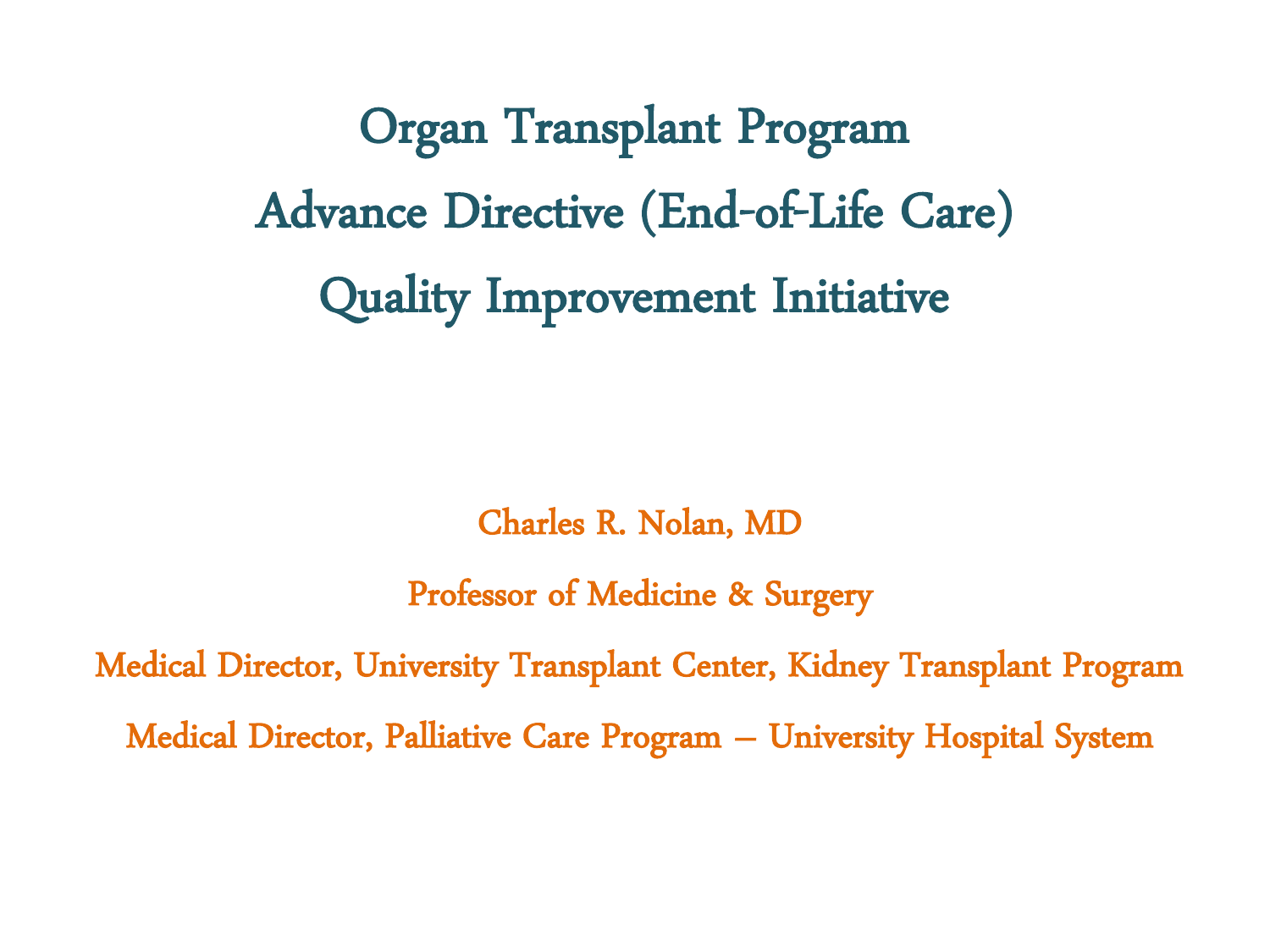Technology and clinical expertise of critical care practice can support patients through lifethreatening illnesses

- **❖ Most patients recover**
- ❖ Some patients die quickly

 Other patients linger, neither improving nor acutely dying, alive but with progressively diminishing capacity to recover from their injury or illness

Prendergast TJ, et al. JAMA 288: 2732 – 2740, 2002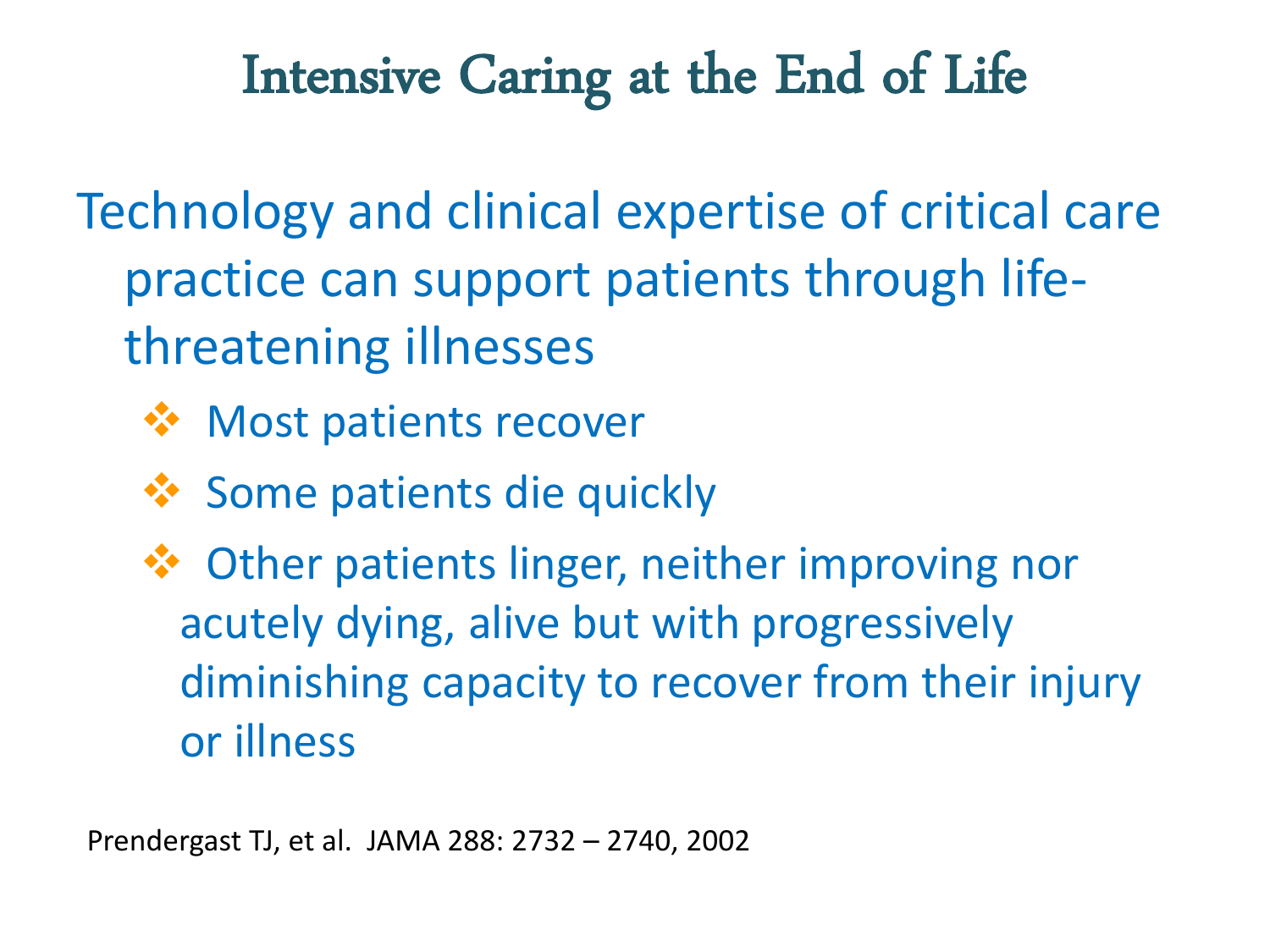Management of these patients is often overshadowed by a critical question. *Is it appropriate to continue life-sustaining therapy???*

- *Sadly, patients rarely participate in these pivotal discussions because they or too sick or heavily sedated*
- *These discussions often fall to the family or a surrogate decision maker in consultation with the Medical / Surgical Team*

Prendergast TJ, et al. JAMA 288: 2732 – 2740, 2002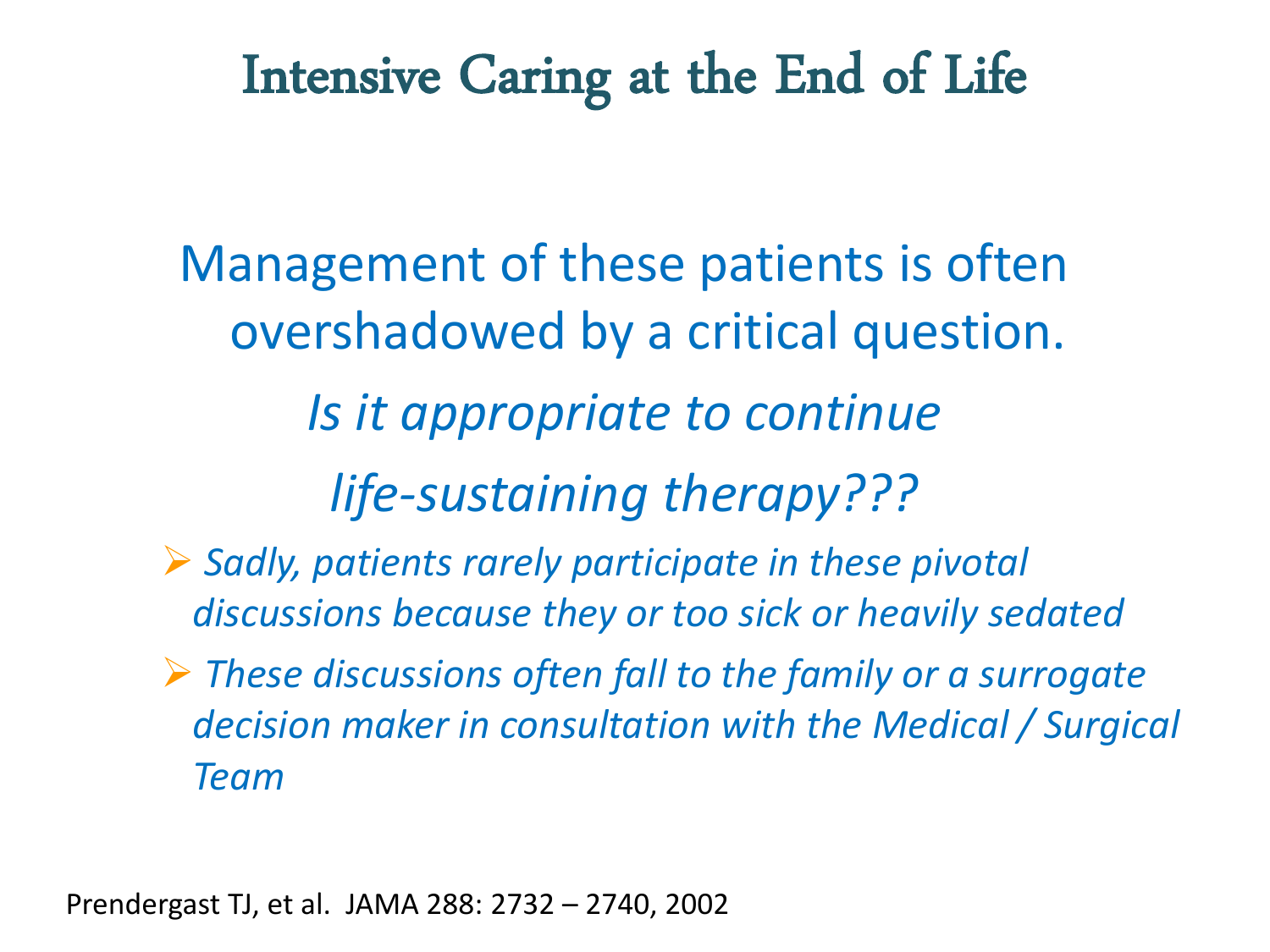- $\Box$  End of Life issues are emotionally stressful and often a source of disagreement.
- **□** Failure to resolve such disagreements
	- $\triangleright$  Compromises patient care
	- $\triangleright$  Engenders guilt among family members
	- $\triangleright$  Creates dissatisfaction for health care professionals

Prendergast TJ, et al. JAMA 288: 2732 – 2740, 2002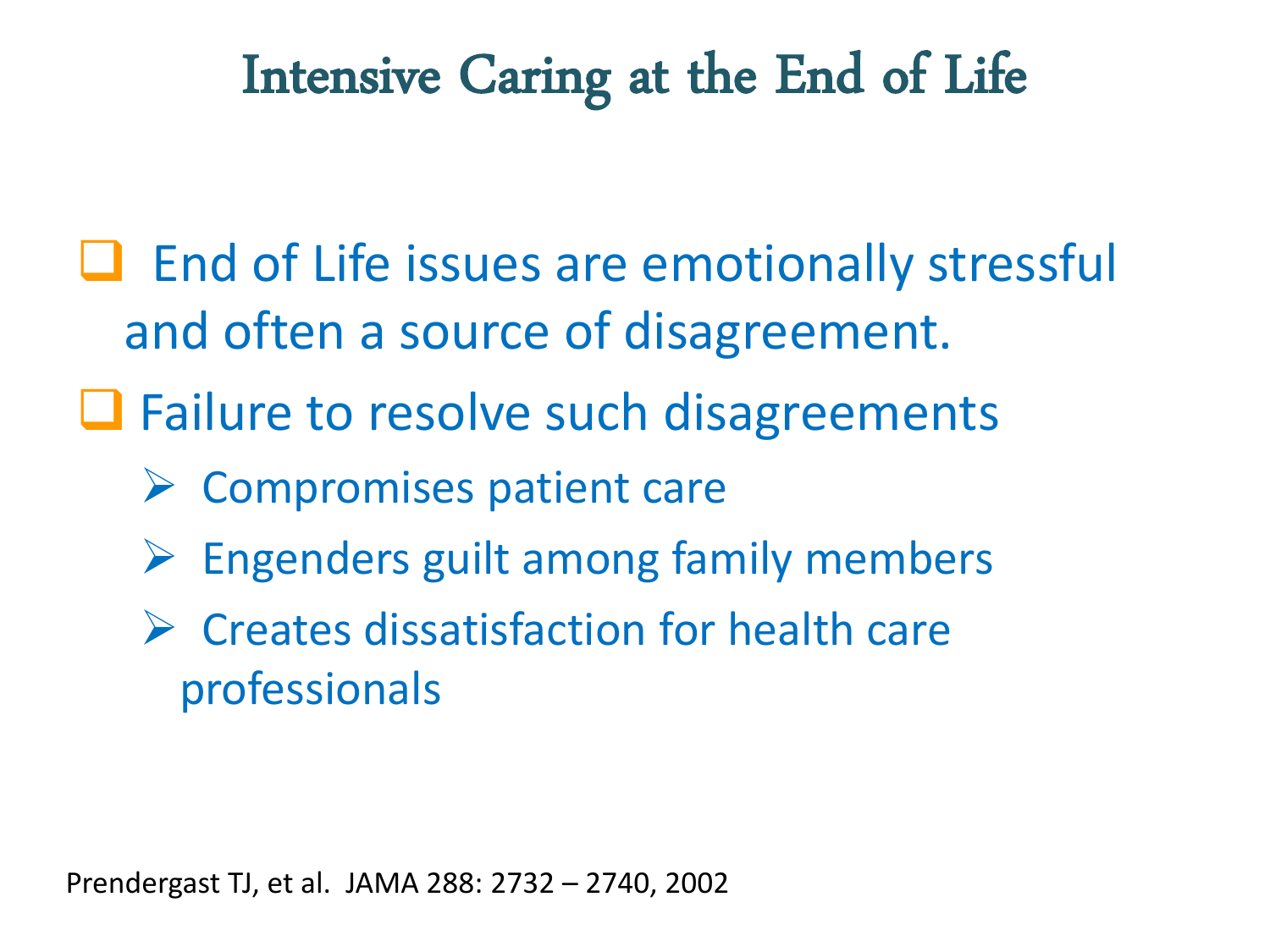End of life conflicts and stressful issues can be ameliorated if clinicians provide:

- $\triangleright$  Support for the patient and family with aggressive symptom control
- $\triangleright$  A comfortable setting
- ▶ Ongoing intensive family psychosocial support (the LIFE Support concept)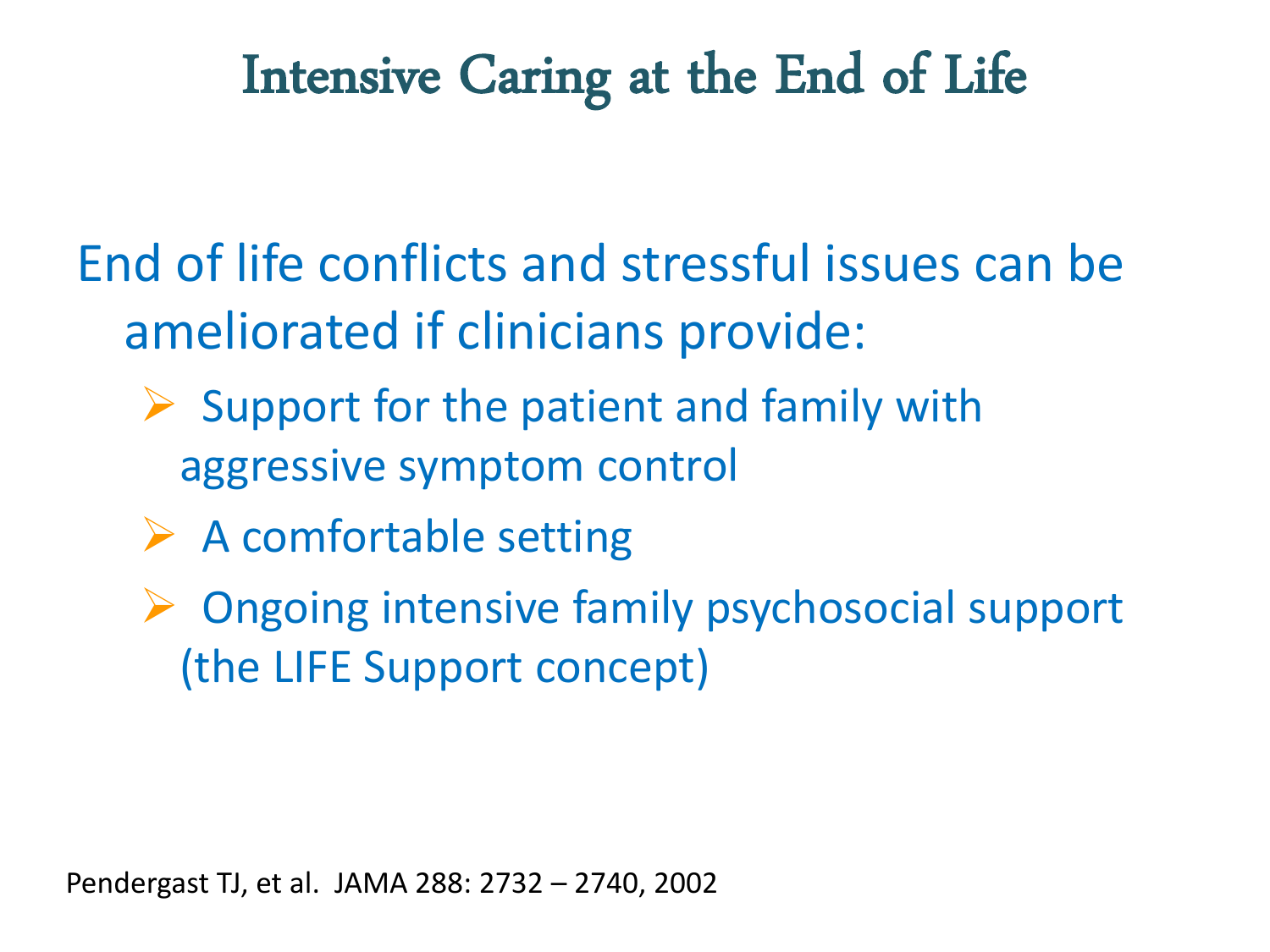- **Effective patient and family emotional support** includes sharing the burden of decision making with family members.
- $\dots$  High quality *End of Life Care* requires an institutional culture shift from single-minded focus on high-tech medical interventions to a patient-focused consensus.
- **Expert family emotional support enables the family** to understand and accept that intensive caring may involve letting go of futile life-sustaining interventions.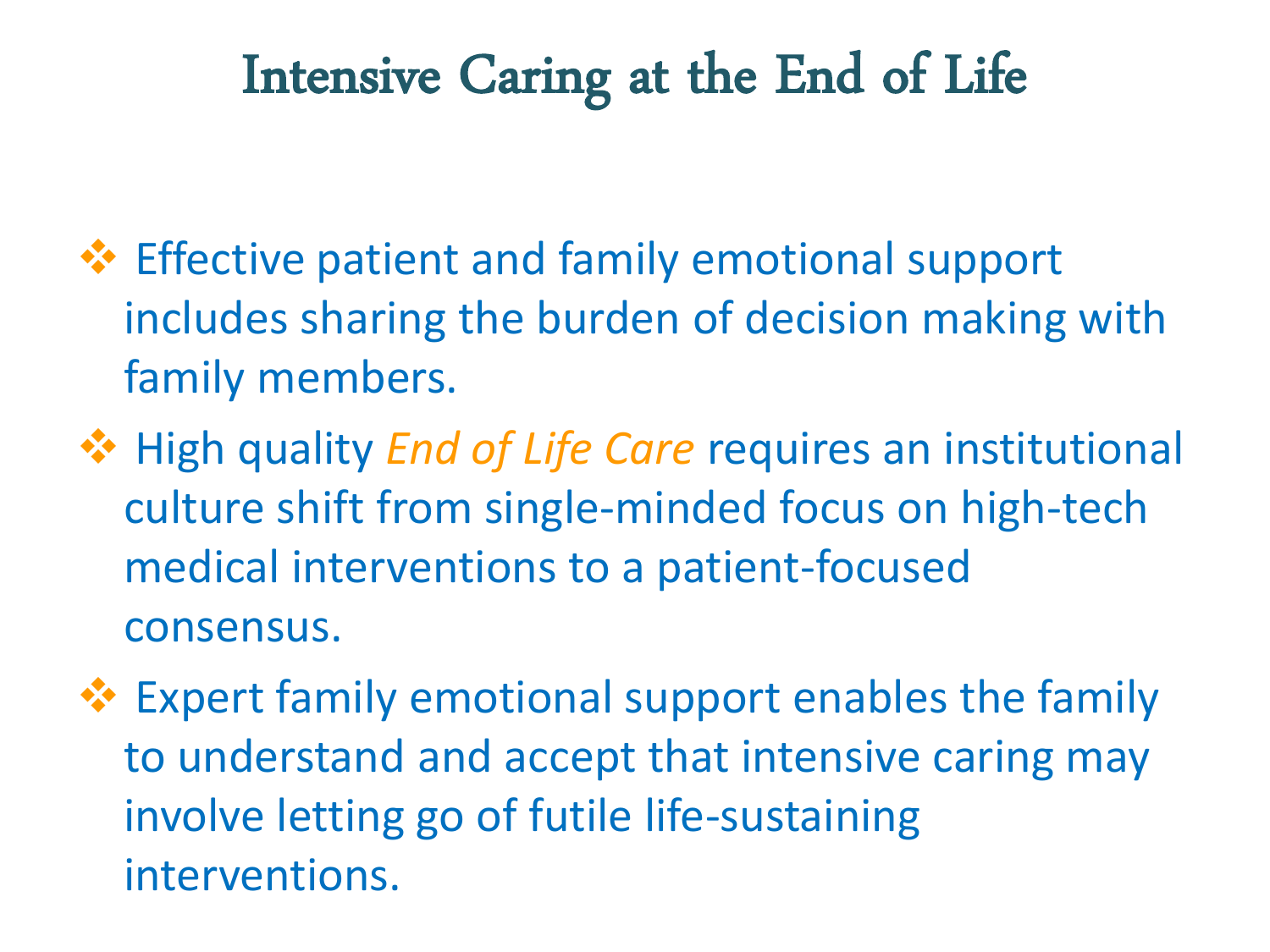# The Road to Optimal Quality End of Life Care



**You are Here**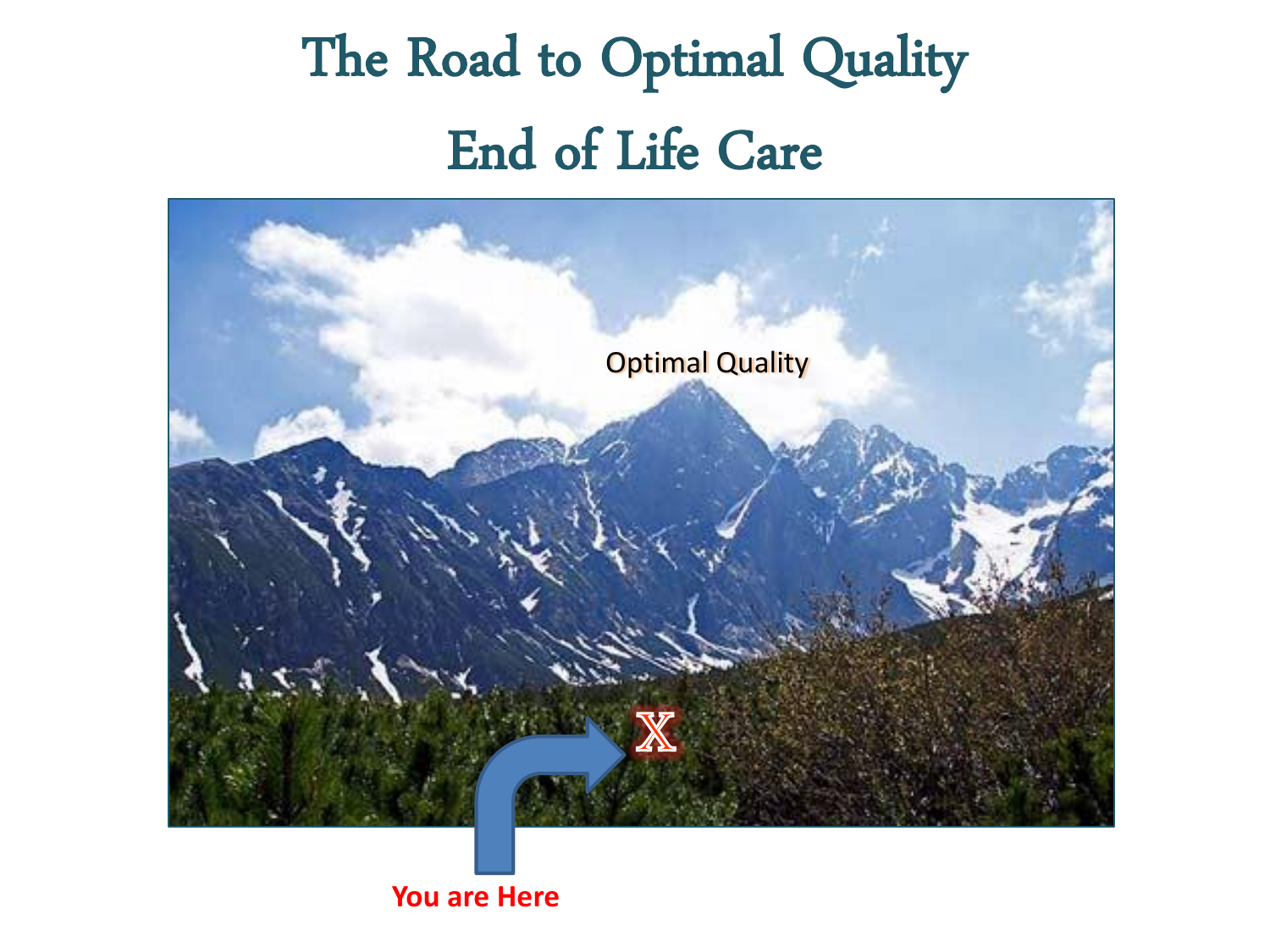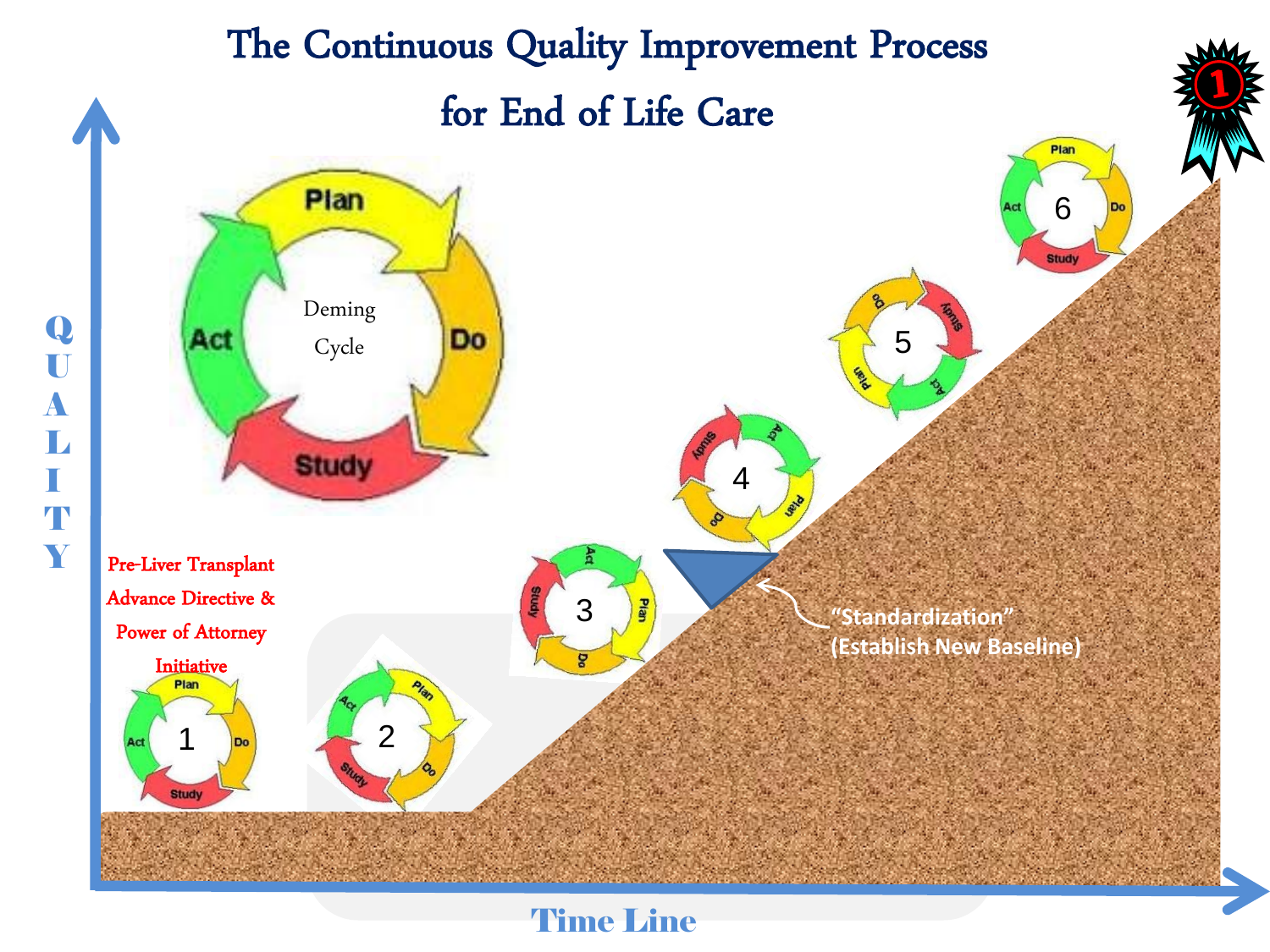Liver Transplant Advance Directive

Process Improvement Initiative

Aim Statement

Implement a process by December 1<sup>st</sup>, 2010 whereby 100% of patients being listed for Liver Transplant will have a signed Advance Directive and Power of Attorney documented and available in the Sunrise Electronic Medical Record.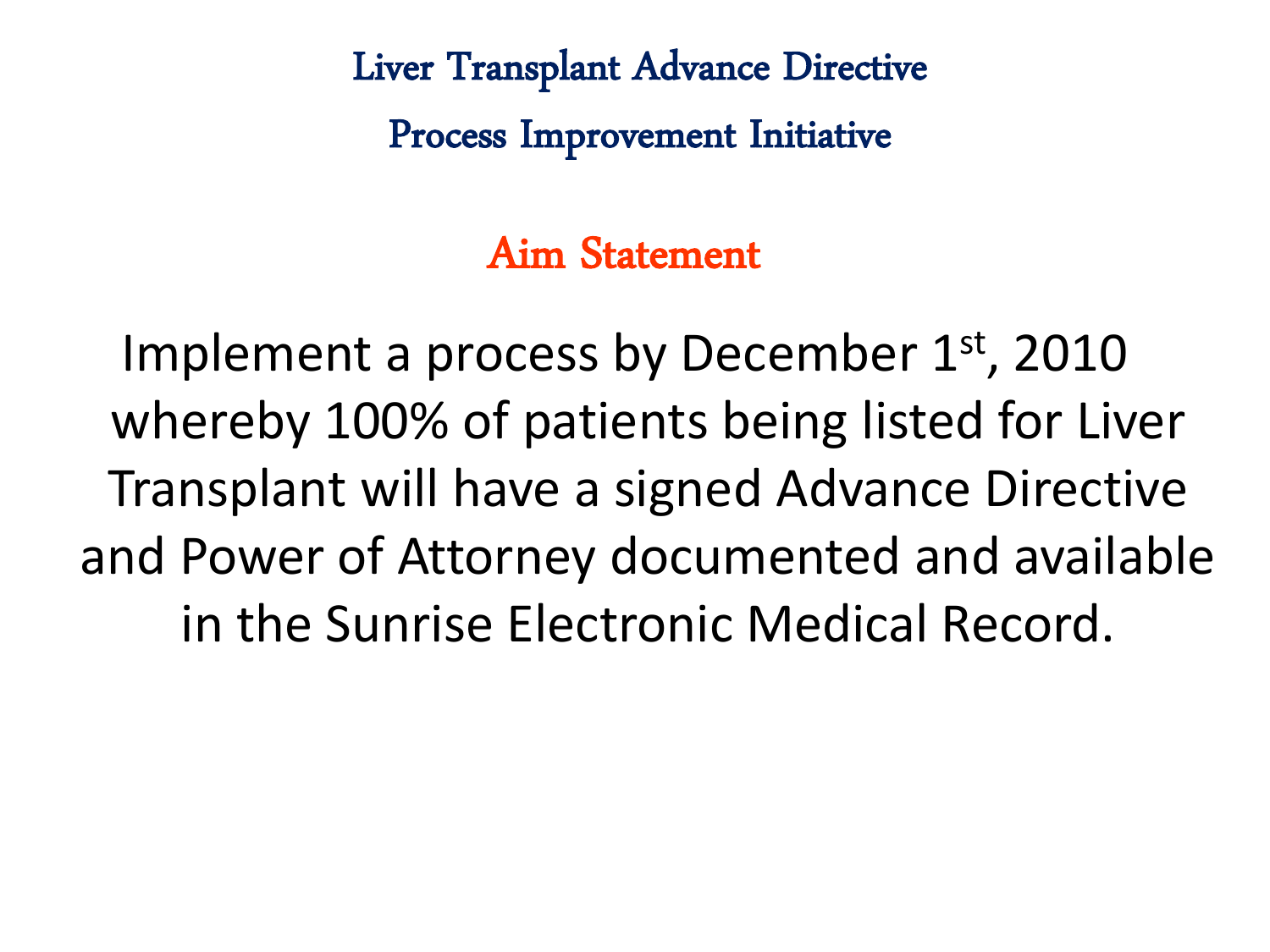Pre-Liver Transplant Advance Directive / Power of Attorney Quality Improvement Initiative

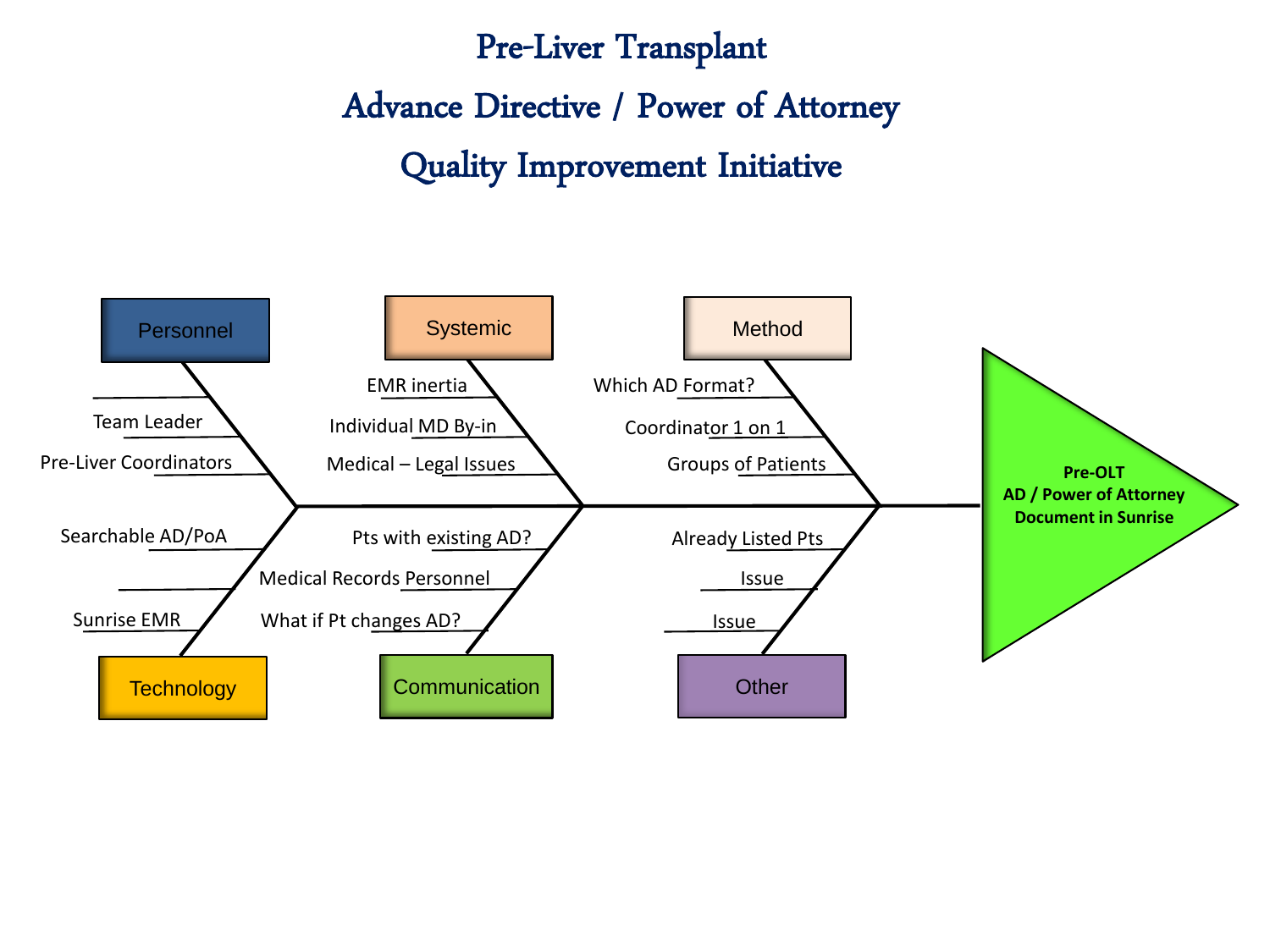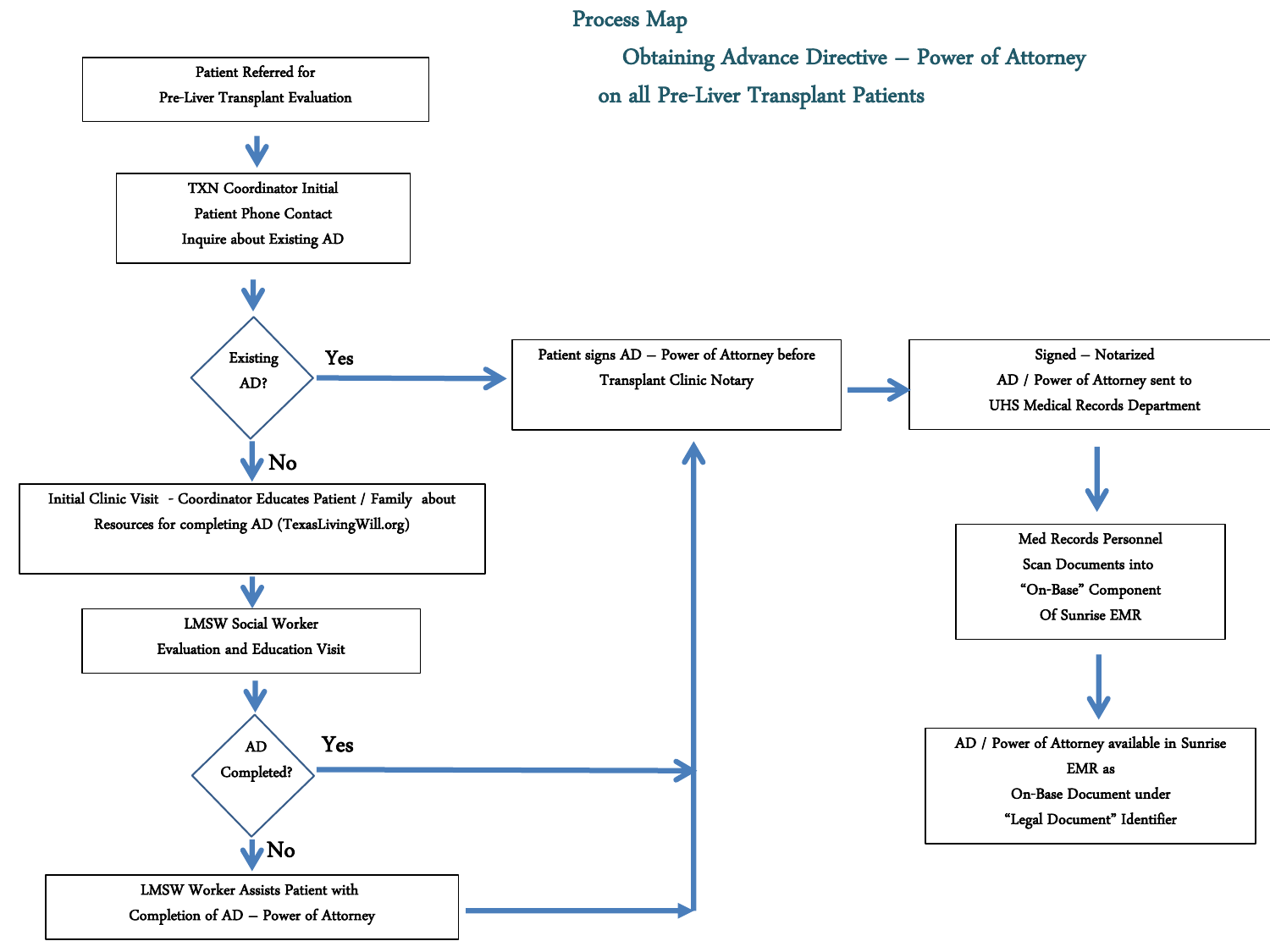## Pre-Liver Transplant Advance Directive – Power of Attorney Statistical Process Control Chart

![](_page_11_Figure_1.jpeg)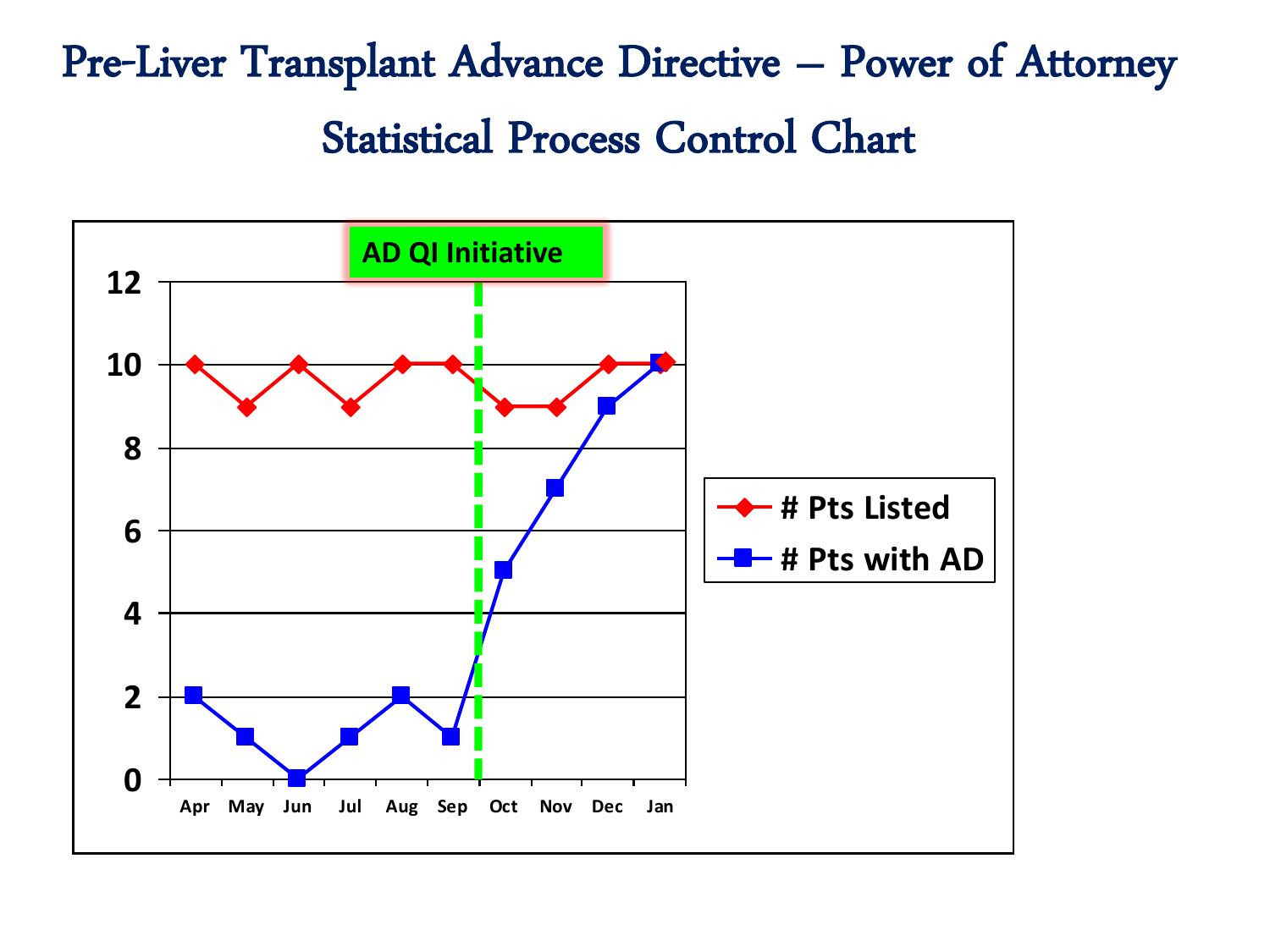![](_page_12_Figure_0.jpeg)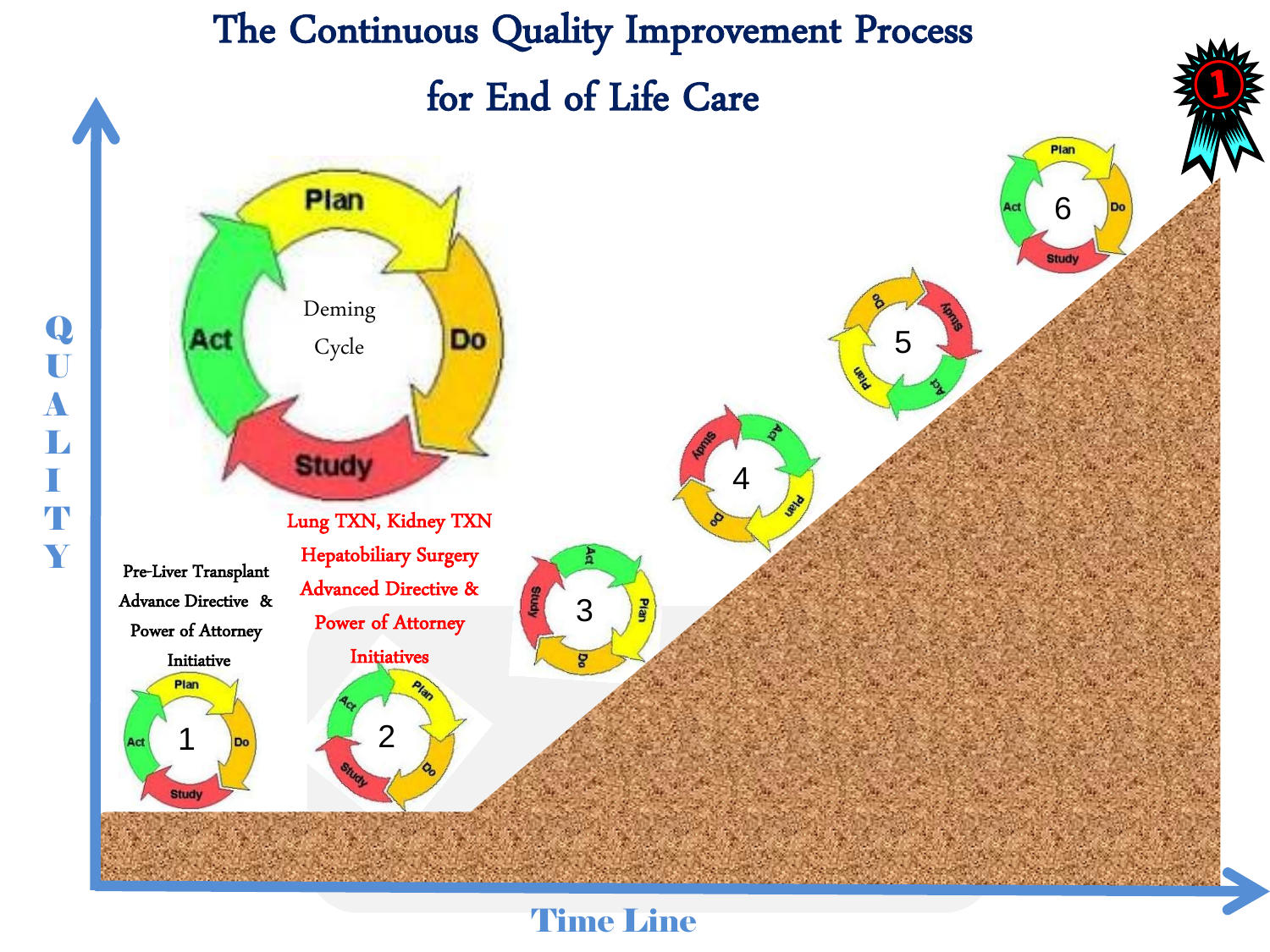![](_page_13_Figure_0.jpeg)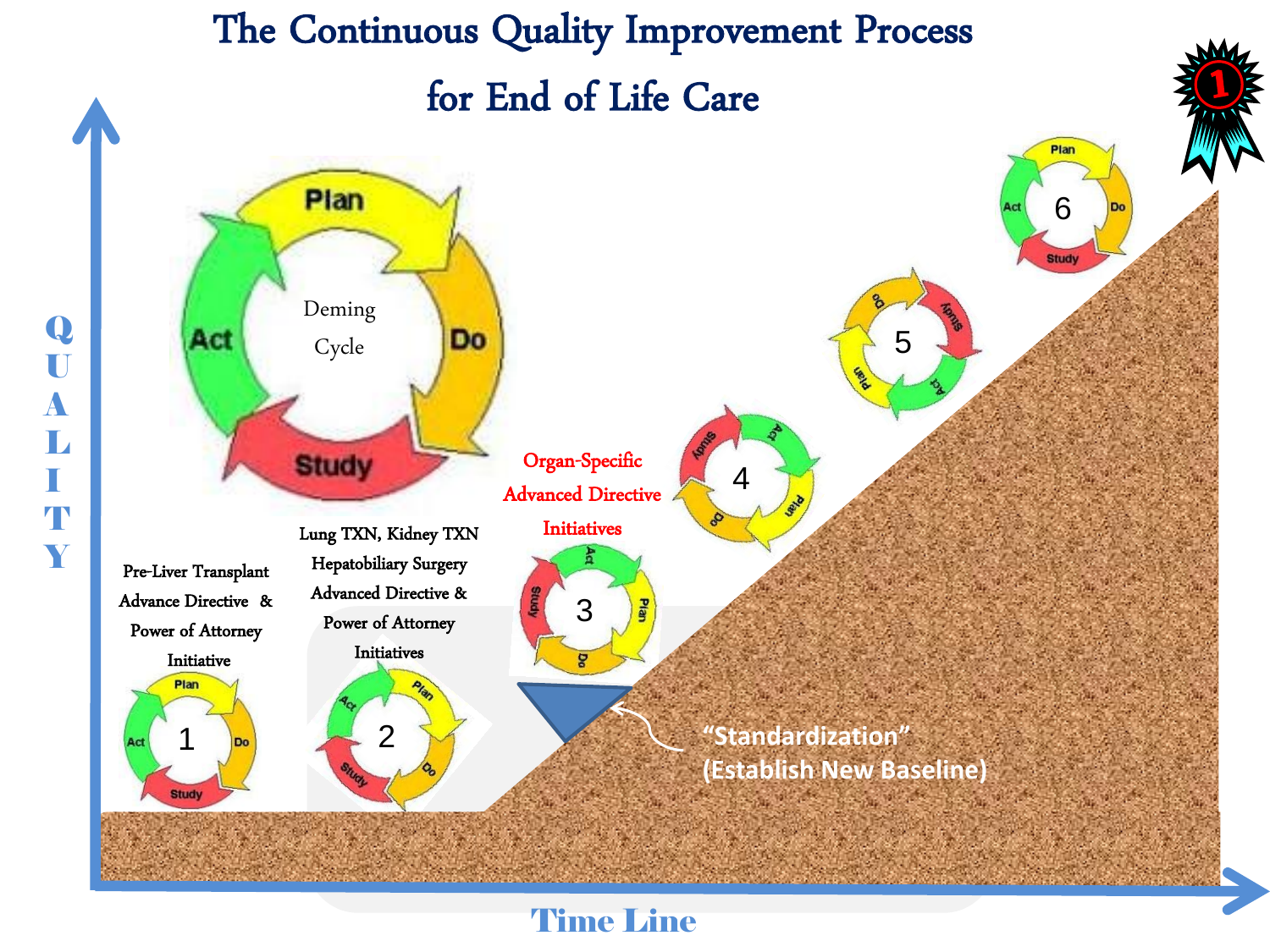### The Continuous Quality Improvement Process for End of Life Care

![](_page_14_Figure_1.jpeg)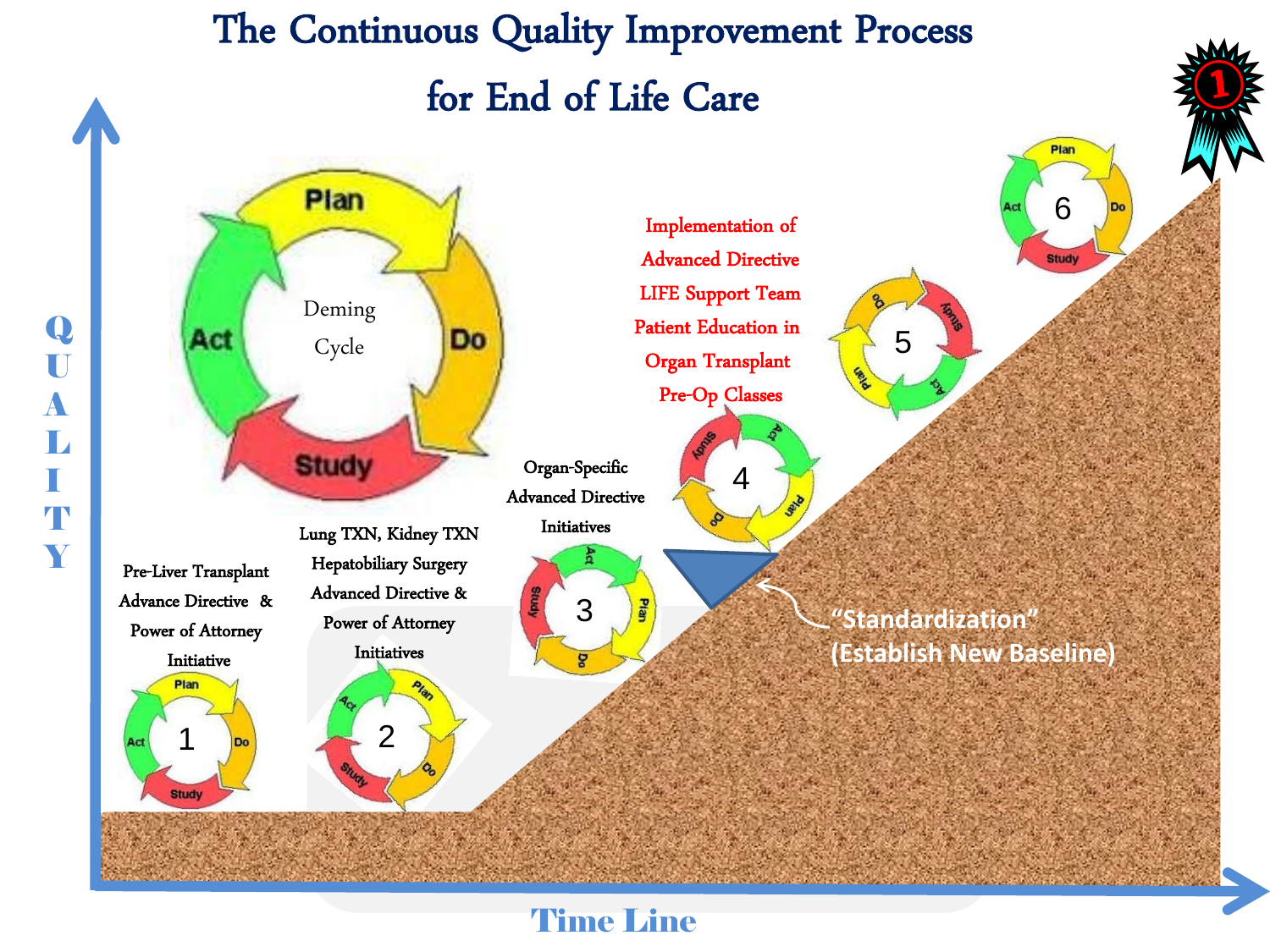![](_page_15_Figure_0.jpeg)